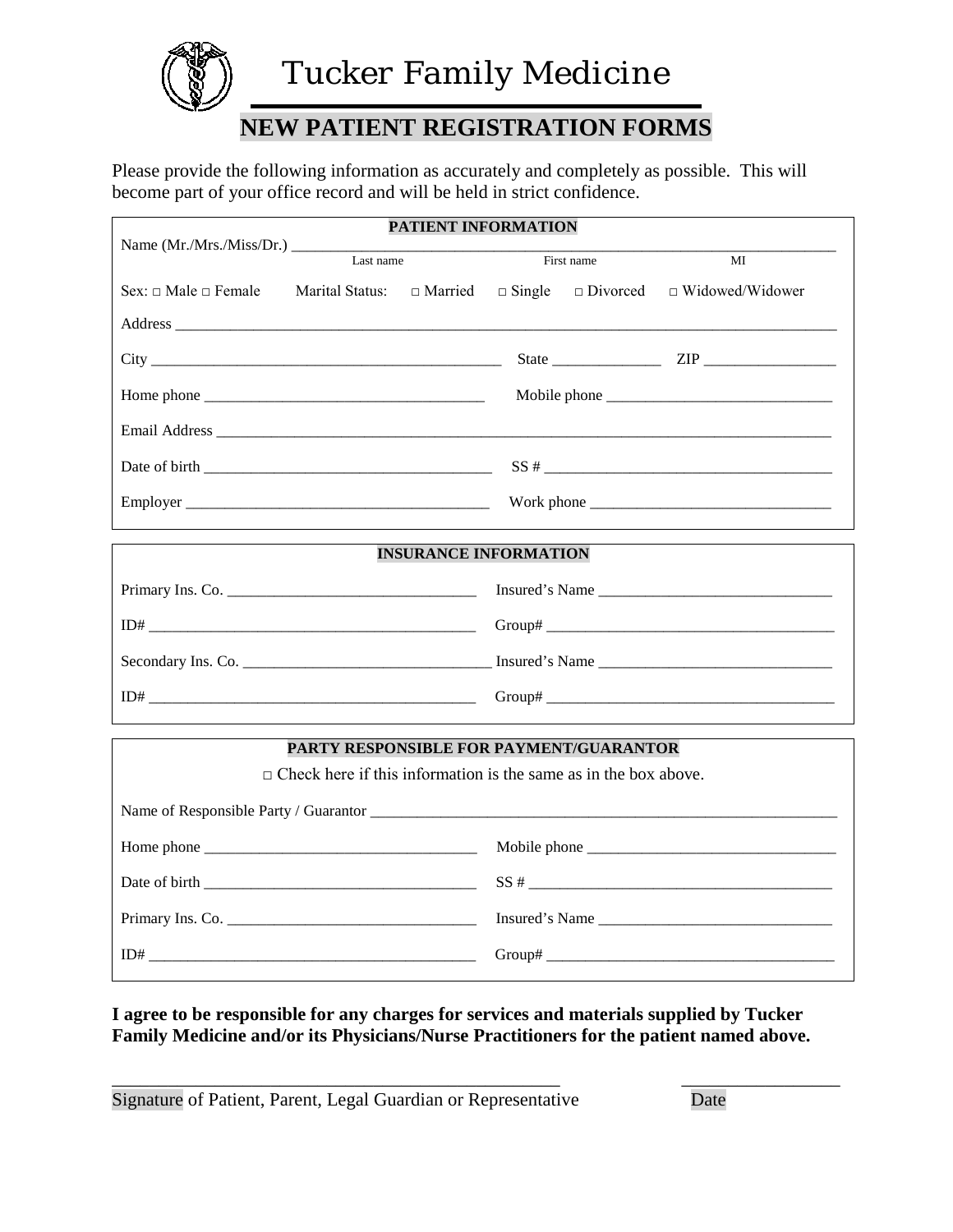### **HIPAA PRIVACY POLICY**

Patient's Acknowledgement of Receipt

| Tucker Family Medicine Notice of Privacy Practices provides a thorough explanation of how we<br>may use and disclose your protected health information, as well as your rights as a patient. |  |
|----------------------------------------------------------------------------------------------------------------------------------------------------------------------------------------------|--|
| with these primary contacts that is consistent with the Notice of Privacy Practices.                                                                                                         |  |
| I give permission to Tucker Family Medicine to verbally discuss the following medical and<br>billing information about me:                                                                   |  |
| Scheduling/Appointment information                                                                                                                                                           |  |
| Medical information, including my symptoms, diagnosis, medications, and treatment plan                                                                                                       |  |
| Behavioral Health information, including my symptoms, diagnosis, medication, and treatment<br>plan                                                                                           |  |
| Chemical dependency information, including my symptoms, diagnosis, medication, and<br>treatment plan                                                                                         |  |
| Lab/Test Results                                                                                                                                                                             |  |
| Billing and payment information                                                                                                                                                              |  |
|                                                                                                                                                                                              |  |
| Contact Phone                                                                                                                                                                                |  |
|                                                                                                                                                                                              |  |
| Contact Phone                                                                                                                                                                                |  |

Please initial if it is appropriate to leave a detailed message with health information by voicemail, text or email.

I understand that I may cancel this permission at any time by writing Tucker Family Medicine, but that cancelling it will not affect any information that has already been released. I understand that I do not have to list anyone on this form. If so, please mark N/A on name line.

Signature \_\_\_\_\_\_\_\_\_\_\_\_\_\_\_\_\_\_\_\_\_\_\_\_\_\_\_\_\_\_\_\_\_\_\_\_\_\_\_\_ Date \_\_\_\_\_\_\_\_\_\_\_\_\_\_\_\_\_\_\_\_\_\_\_

Patient, Parent, Legal Guardian or Representative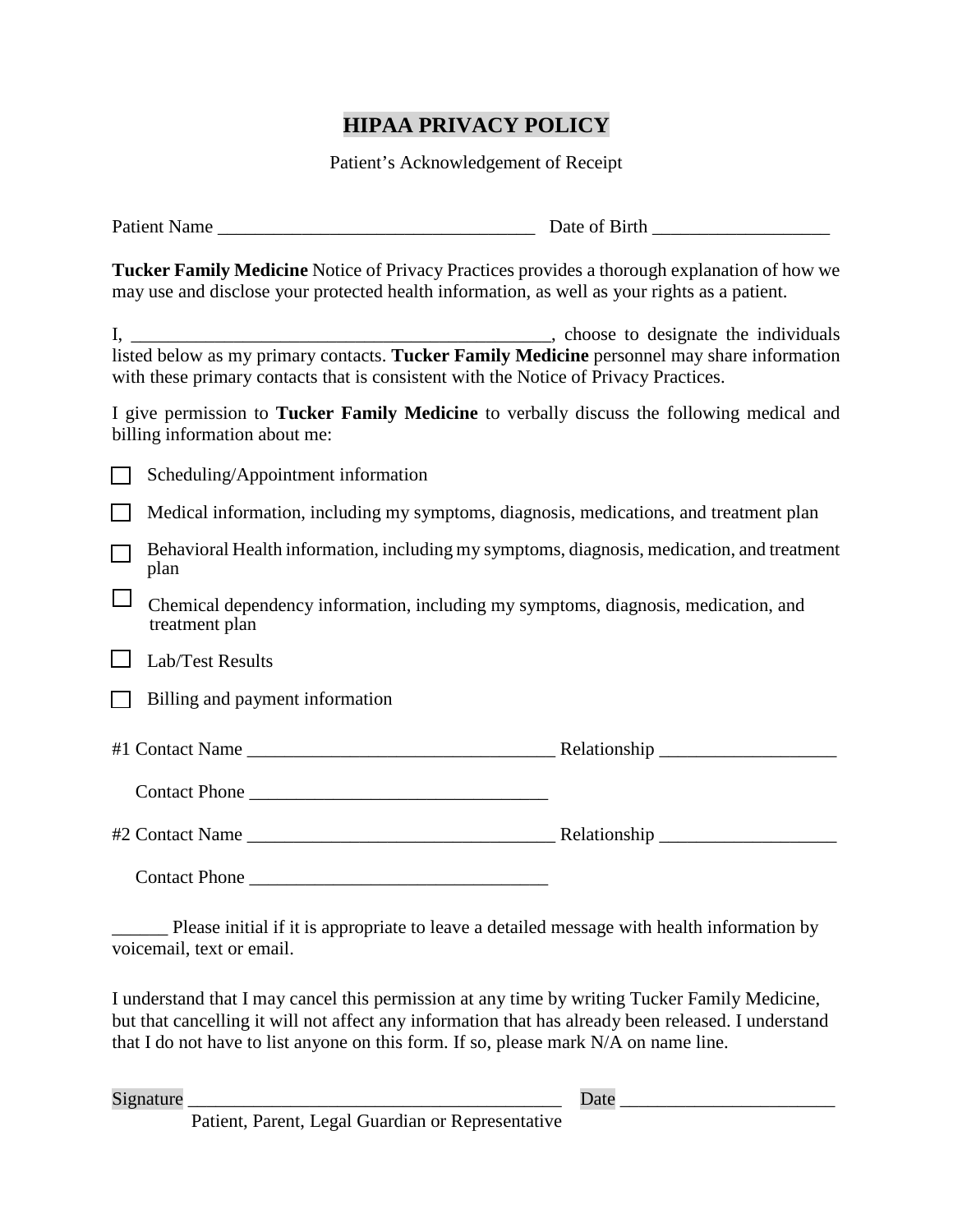### **EMERGENCY CONTACT INFORMATION**

This information will be extremely important in the event of an accident or medical emergency.

Please be sure to sign and date this form.

| <b>Phone:</b>                                                  |      |
|----------------------------------------------------------------|------|
|                                                                |      |
|                                                                |      |
|                                                                |      |
| <b>Phone:</b>                                                  |      |
|                                                                |      |
|                                                                |      |
| Signature of Patient, Parent, Legal Guardian or Representative | Date |

# **CONSENT TO PHOTOGRAPH**

I understand that photographs, videotapes, digital or other images may be made or recorded to document my care. I understand that **Tucker Family Medicine** will retain ownership rights to these recording or other images, but that I will be allowed to view them or obtain copies. I understand these images will be stored in a secure manner to protect my privacy and that they will be kept for the time required by law or **Tucker Family Medicine** policy. Images that identify me will be released and/or used only upon written authorization from me or my legal representative.

\_\_\_\_\_\_\_\_\_\_\_\_\_\_\_\_\_\_\_\_\_\_\_\_\_\_\_\_\_\_\_\_\_\_\_\_\_\_\_\_\_\_\_\_\_\_\_\_ \_\_\_\_\_\_\_\_\_\_\_\_\_\_\_\_\_ Signature of Patient, Parent, Legal Guardian or Representative Date

\_\_\_\_\_\_\_\_\_\_\_\_\_\_\_\_\_\_\_\_\_\_\_\_\_\_\_\_\_\_\_\_\_\_\_\_\_\_\_\_\_\_\_\_\_\_\_\_\_

\_\_\_\_\_\_\_\_\_\_\_\_\_\_\_\_\_\_\_\_\_\_\_\_\_\_\_\_\_\_\_\_\_\_\_\_\_\_\_\_\_\_\_\_\_\_\_\_\_

Printed Name of Patient, Parent, Legal Guardian or Representative

Relationship to Patient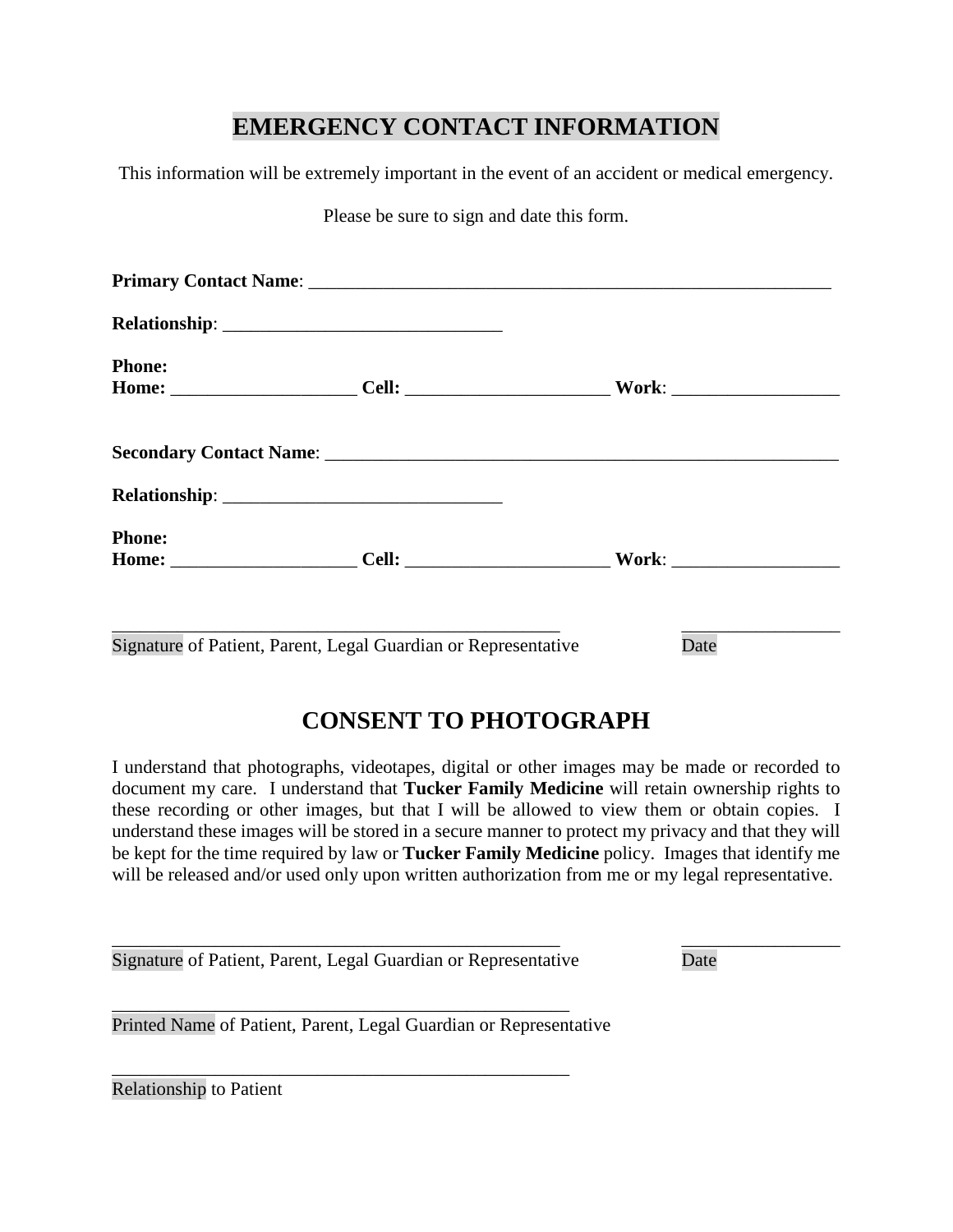## **PATIENT HISTORY**

|                                                                  | Last Blood Work:                                                                                     |  |
|------------------------------------------------------------------|------------------------------------------------------------------------------------------------------|--|
|                                                                  |                                                                                                      |  |
|                                                                  |                                                                                                      |  |
|                                                                  | Please list other physicians and health care providers you see (specialists, therapists, counselors, |  |
| chiropractors, etc.):                                            |                                                                                                      |  |
|                                                                  |                                                                                                      |  |
|                                                                  |                                                                                                      |  |
|                                                                  |                                                                                                      |  |
|                                                                  | <b>SOCIAL HISTORY:</b> Do you drink alcohol? Yes / No Social / Occasionally / Light / Heavy          |  |
|                                                                  |                                                                                                      |  |
|                                                                  | Current smoker? Yes / No Is so, how much per day? __________ For how long? ________                  |  |
|                                                                  | Former Smoker? Yes / No How long did you smoke? _____ How long since you quit? _____                 |  |
|                                                                  | Caffeine Use: Do you use caffeine? Yes/No How many per day? Coffee __ Tea __ Soda __                 |  |
| Substance Use: Do you use recreational or street drugs? Yes / No |                                                                                                      |  |
|                                                                  |                                                                                                      |  |

### **FAMILY HISTORY:** List any diseases that run in your family (blood relatives only)

| <b>Relative</b> | <b>Alive</b> | Age now or<br>deceased age | Diseases <i>i.e.</i> (cancer, heart disease,<br>stroke, high blood pressure, diabetes) |
|-----------------|--------------|----------------------------|----------------------------------------------------------------------------------------|
| Mother          | Y/N          |                            |                                                                                        |
| Father          | Y/N          |                            |                                                                                        |
| <b>Sister</b>   | ${\rm Y/N}$  |                            |                                                                                        |
| <b>Brother</b>  | Y/N          |                            |                                                                                        |
| Grandmother     | Y/N          |                            |                                                                                        |
| Grandfather     | Y/N          |                            |                                                                                        |

\_\_\_\_\_\_\_\_\_\_\_\_\_\_\_\_\_\_\_\_\_\_\_\_\_\_\_\_\_\_\_\_\_\_\_\_\_\_\_\_\_\_\_\_\_\_\_\_\_\_\_\_\_\_\_\_\_\_\_\_\_\_\_\_\_\_ \_\_\_\_\_\_\_\_\_\_\_\_\_\_\_\_\_\_\_\_\_\_\_\_\_\_\_\_\_\_\_\_\_\_\_\_\_\_\_\_\_\_\_\_\_\_\_\_\_\_\_\_\_\_\_\_\_\_\_\_\_\_\_\_\_\_ \_\_\_\_\_\_\_\_\_\_\_\_\_\_\_\_\_\_\_\_\_\_\_\_\_\_\_\_\_\_\_\_\_\_\_\_\_\_\_\_\_\_\_\_\_\_\_\_\_\_\_\_\_\_\_\_\_\_\_\_\_\_\_\_\_\_

HOSPITALIZATION/SURGERIES – Date, Diagnosis and Hospital Name: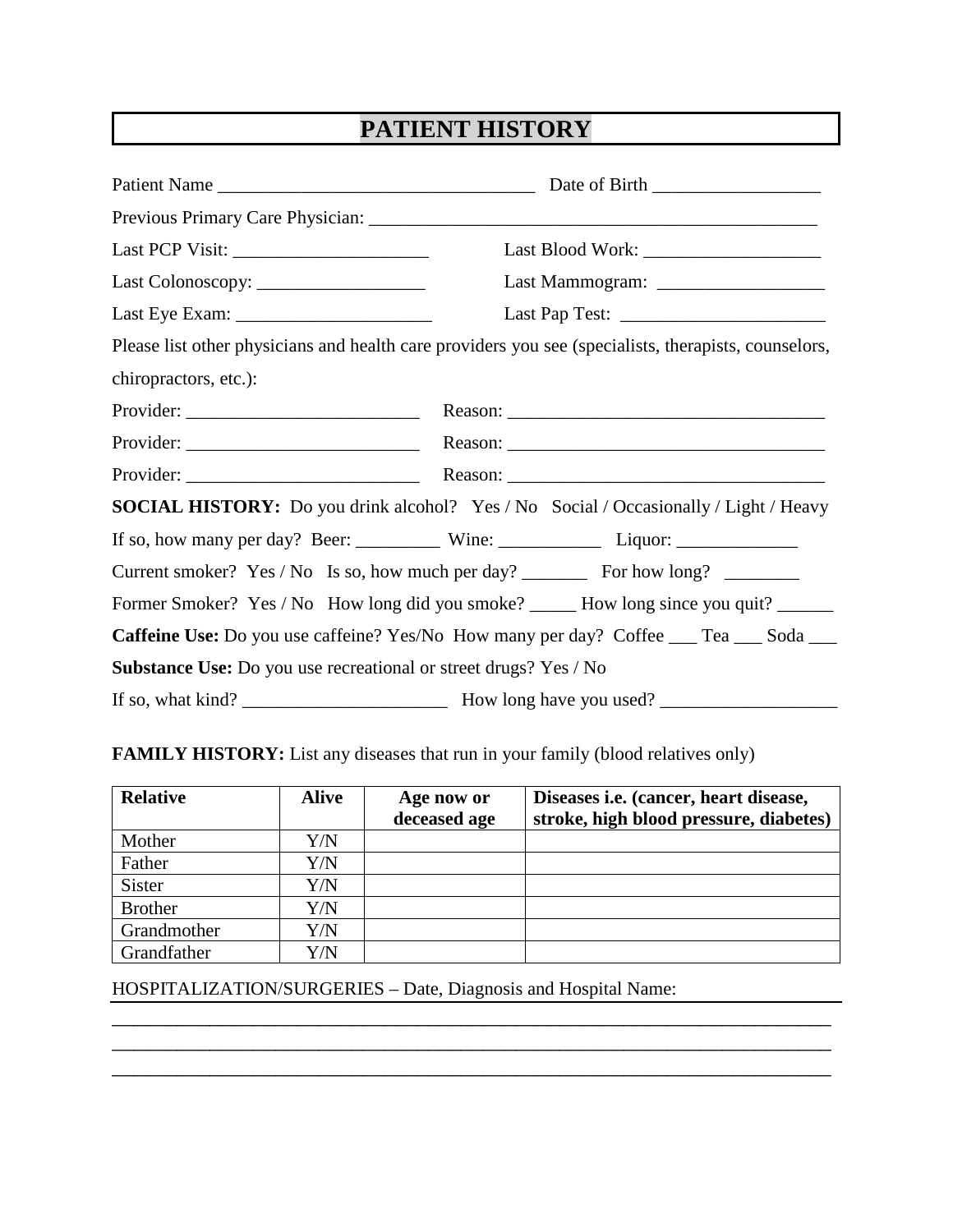### **MEDICATION INFORMATION**

| Pharmacy Phone Number: |  |
|------------------------|--|

Medication List – Please list **ALL** prescriptions and over-the-counter medications:

| <b>Medication</b> | <b>Strength &amp; Dosage</b> | <b>Reason for taking</b> | <b>Prescribing Doctor</b> |
|-------------------|------------------------------|--------------------------|---------------------------|
| (ex: Aspirin)     | (ex: 81 mg daily)            | (ex: headaches)          | (if applicable)           |
|                   |                              |                          |                           |
|                   |                              |                          |                           |
|                   |                              |                          |                           |
|                   |                              |                          |                           |
|                   |                              |                          |                           |
|                   |                              |                          |                           |
|                   |                              |                          |                           |
|                   |                              |                          |                           |
|                   |                              |                          |                           |
|                   |                              |                          |                           |
|                   |                              |                          |                           |
|                   |                              |                          |                           |
|                   |                              |                          |                           |
|                   |                              |                          |                           |

I understand that all the information that I have provided will become part of my permanent medical records and will be used as part of my medical treatment. I verify that the above information is factual and true to the best of my knowledge.

Signature: \_\_\_\_\_\_\_\_\_\_\_\_\_\_\_\_\_\_\_\_\_\_\_\_\_\_\_\_\_\_\_\_\_\_\_\_\_\_\_\_\_\_\_\_\_

Date: \_\_\_\_\_\_\_\_\_\_\_\_\_\_\_\_\_\_\_\_\_\_\_\_\_\_\_\_\_\_\_\_\_\_\_\_\_\_\_\_\_\_\_\_\_\_\_\_\_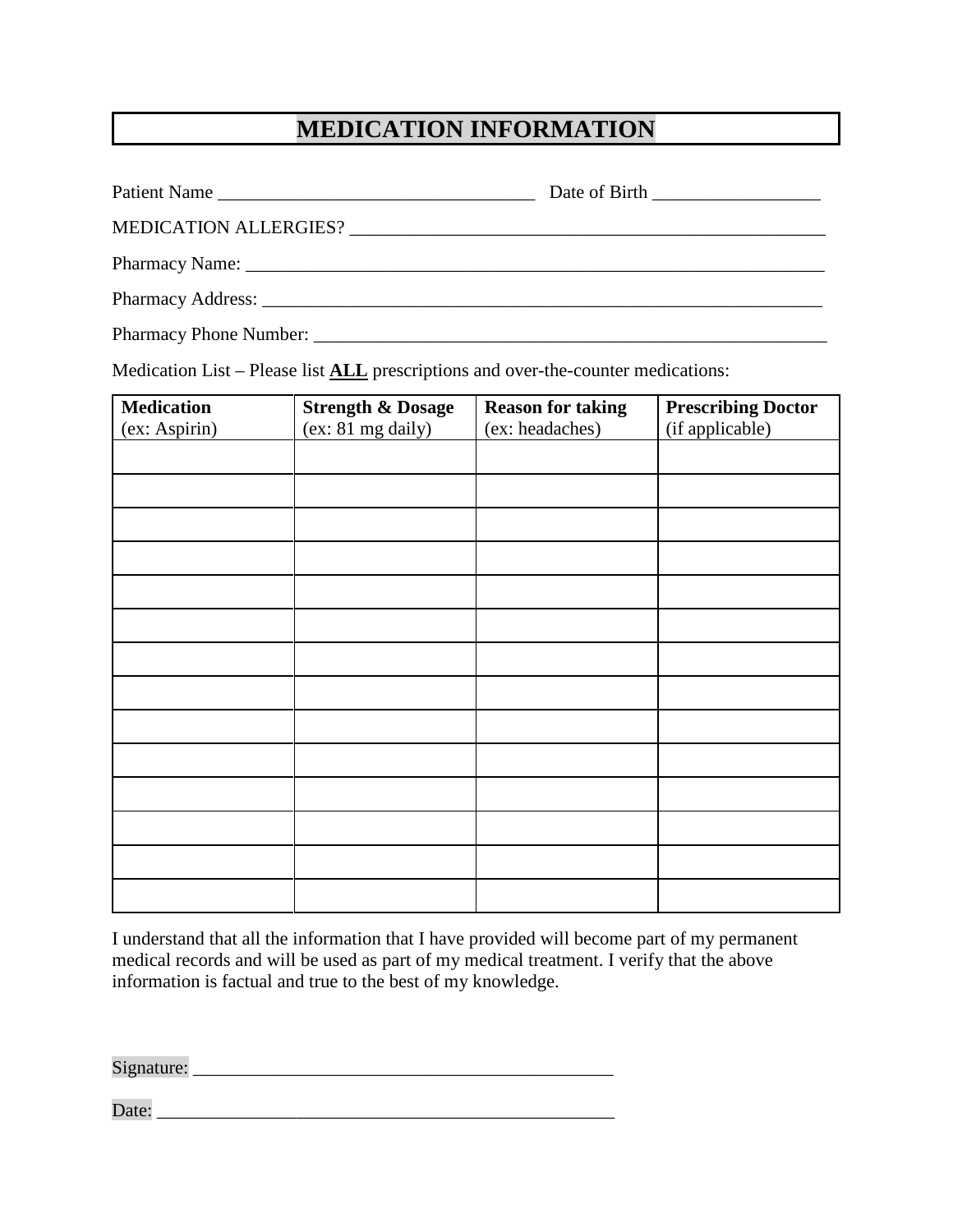### **MEDICAL INFORMATION**

Patient Name \_\_\_\_\_\_\_\_\_\_\_\_\_\_\_\_\_\_\_\_\_\_\_\_\_\_\_\_\_\_\_\_\_\_ Date of Birth \_\_\_\_\_\_\_\_\_\_\_\_\_\_\_\_\_\_

**REVIEW OF MEDICAL SYSTEMS** – Circle any current problems that you are having.

| Change of      | Abdominal           | <b>Back Pain</b>  | Earaches         | Headaches        | Shortness of |
|----------------|---------------------|-------------------|------------------|------------------|--------------|
| appetite       | pain                |                   |                  |                  | breath       |
| Change of      | Chronic             | <b>Chest Pain</b> | Nausea           | Fever            | Leg Swelling |
| Vision         | Cough               |                   |                  |                  |              |
| Loss of        | <b>Hearing Loss</b> | Constipation      | <b>Numbness</b>  | <b>Dizziness</b> | Fatigue      |
| <b>Balance</b> |                     |                   |                  |                  |              |
| Loud Snoring   | Heartburn           | <b>Stressed</b>   | Wheezing         | Itchy/Rash       | Fainting     |
|                |                     |                   |                  |                  |              |
| Ringing in     | Allergies           | Joint Pain        | Incontinence     | Weakness         | Muscle Pain  |
| ears           |                     |                   |                  |                  |              |
| Weight         | Bleeding            | Eye Pain          | <b>Arthritis</b> | Cough            |              |
| Change         |                     |                   |                  |                  |              |

Additional problems not listed: \_\_\_\_\_\_\_\_\_\_\_\_\_\_\_\_\_\_\_\_\_\_\_\_\_\_\_\_\_\_\_\_\_\_\_\_\_\_\_\_\_\_\_\_\_\_\_\_\_\_\_\_

#### **PAST MEDICAL HISTORY** – Circle any problems you have had in the past.

| Hepatitis A/B/C      | Lyme Disease       | <b>Liver Disease</b>    | <b>Thyroid Disease</b> | <b>COPD</b> |
|----------------------|--------------------|-------------------------|------------------------|-------------|
|                      |                    |                         |                        |             |
| <b>Heart Disease</b> | <b>Diabetes</b>    | Gout                    | <b>Bronchitis</b>      | Asthma      |
|                      |                    |                         |                        |             |
| Carpal Tunnel        | <b>Blood Clots</b> | <b>Heart Attack</b>     | Sleep Apnea            | Anemia      |
|                      |                    |                         |                        |             |
| Cancer               | Migraines          | <b>High Cholesterol</b> | <b>Seizures</b>        | Hernia      |
|                      |                    |                         |                        |             |
| <b>CHF</b>           | Parkinson          | <b>Diverticulitis</b>   | Erectile               |             |
|                      |                    |                         | Dysfunction            |             |

Additional problems not listed: \_\_\_\_\_\_\_\_\_\_\_\_\_\_\_\_\_\_\_\_\_\_\_\_\_\_\_\_\_\_\_\_\_\_\_\_\_\_\_\_\_\_\_\_\_\_\_\_\_\_\_\_

**Note:** Evaluation of these concerns is not usually part of an annual wellness or preventative exam. It is likely that your doctor will need to schedule extra time or any additional appointment to follow up on these concerns.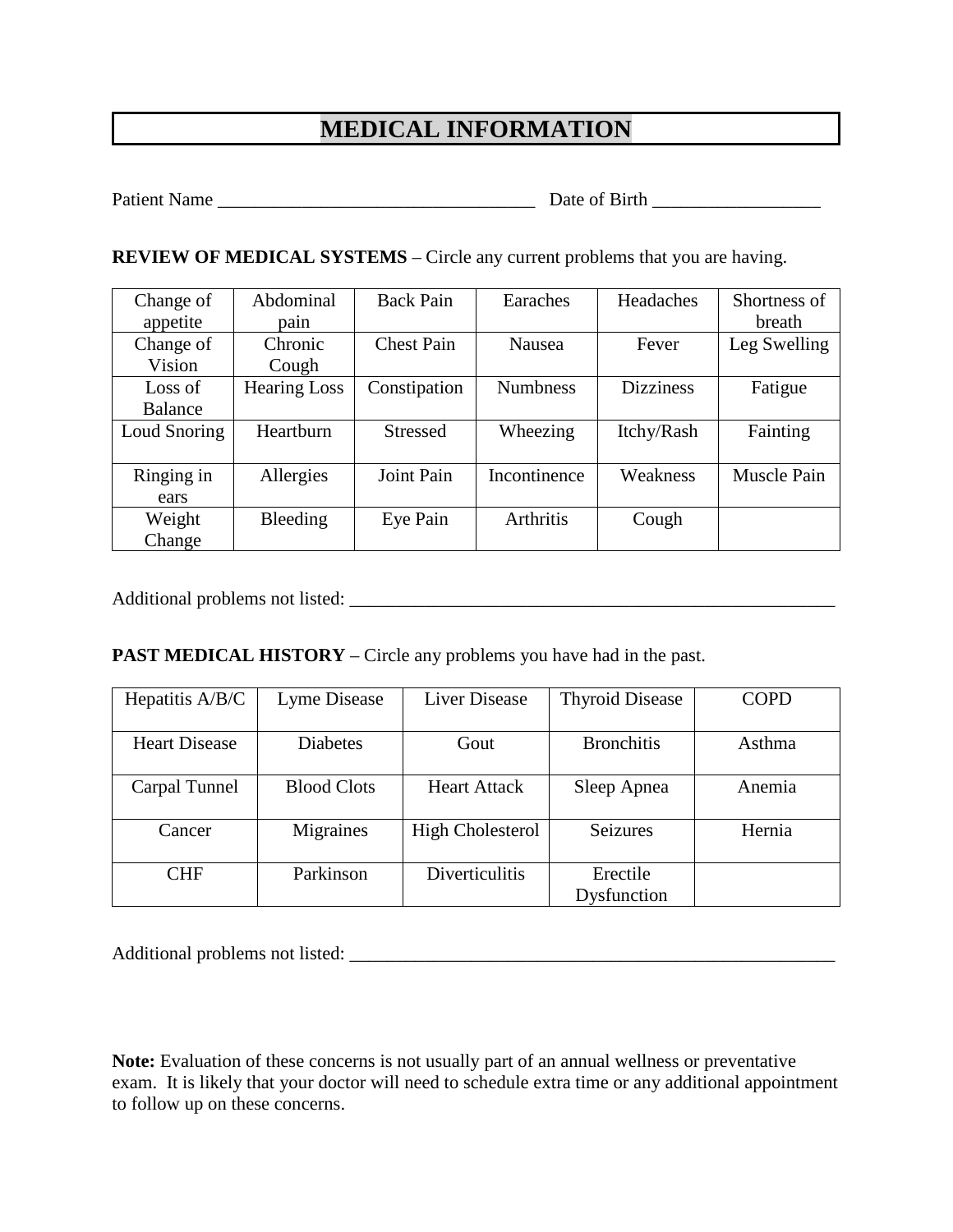### **Well Visits / Preventive Care Visits & Healthcare Reform**

It goes by many names: "checkup", "well visit", "annual visit", "preventive visit", but all refer to the once-a-year appointment that is dedicated to surveying your health and wellness. At this office visit we order age and health-appropriate screening tests, and plan follow-up visits for any specific problems that may be found or reported. In my practice, we use this allotted time, so we can address all the necessary preventive and wellness measures that you need at your age based on your health history.

Therefore, the well visit does not allow for simultaneous evaluation, examination and workup of problems that may be going on at the time. Problems need to be addressed as they arise in problem focused visits so that I can get a complete history of the problem, perform a detailed problemfocused exam, document it, formulate a treatment and follow- up plan for the problem, and provide any education on treatment (be it verbal or in the form of a patient handout), disease pathophysiology, and risks and benefits of medications, treatments or diagnostic tests that may be prescribed.

There has always been a slight misconception among some when it comes to what an annual well visit is. It is ok to tell us about any problems you have been having while here for your well visit, but please understand that we will probably ask you to return for a separate visit (as long as the problem is not urgent or emergent) so that we have time to evaluate and address the problem in the manner you deserve to provide the best possible health care to you. **Please note: At our discretion when additional problems are addressed we will bill the insurance accordingly and any services not covered by your insurance will be the patient's responsibility***.* 

Healthcare reform comes into the discussion because under the Affordable Care Act (ACA) many insurers are required to cover certain preventive services including a preventative wellness visit at no cost to you. A lot of people have interpreted that to mean that they get one doctor visit a year. Therefore, they may want to do "everything" at one visit…. prevention, counseling, screening labs, problem evaluations, maintenance medication renewals, problem medication initiation, treatment plans for one or multiple problems, procedures like freezing of skin lesions or biopsy of skin lesions, etc. This is simply not possible. It compromises your health and decreases the quality of your care. I understand that most of us have high deductible insurance plans so follow-up and problem focused visits are not covered 100% with a nominal copay like we may have been used to in the past. Don't let that lead to a compromise in your health and well-being. Bring your problems to us, but allow us the proper amount of time to address them, consider all possible diagnoses for your problem and work out the best plan for you in a visit dedicated to that problem.

Thank you for your understanding as we continue to strive to meet all your healthcare needs with the same degree of quality that you expect and have become accustomed to at **Tucker Family Medicine.**

I, the undersigned, understand and acknowledge this Policy.

\_\_\_\_\_\_\_\_\_\_\_\_\_\_\_\_\_\_\_\_\_\_\_\_\_\_\_\_\_\_\_\_\_\_\_\_\_\_\_\_\_\_\_\_\_\_\_\_\_\_\_\_ \_\_\_\_\_\_\_\_\_\_\_\_\_\_ Signature of Patient, Parent, Legal Guardian or Representative Date

\_\_\_\_\_\_\_\_\_\_\_\_\_\_\_\_\_\_\_\_\_\_\_\_\_\_\_\_\_\_\_\_\_\_\_\_\_\_\_\_\_\_\_\_\_\_\_\_\_\_\_\_\_ Printed Name of Patient, Parent, Legal Guardian or Representative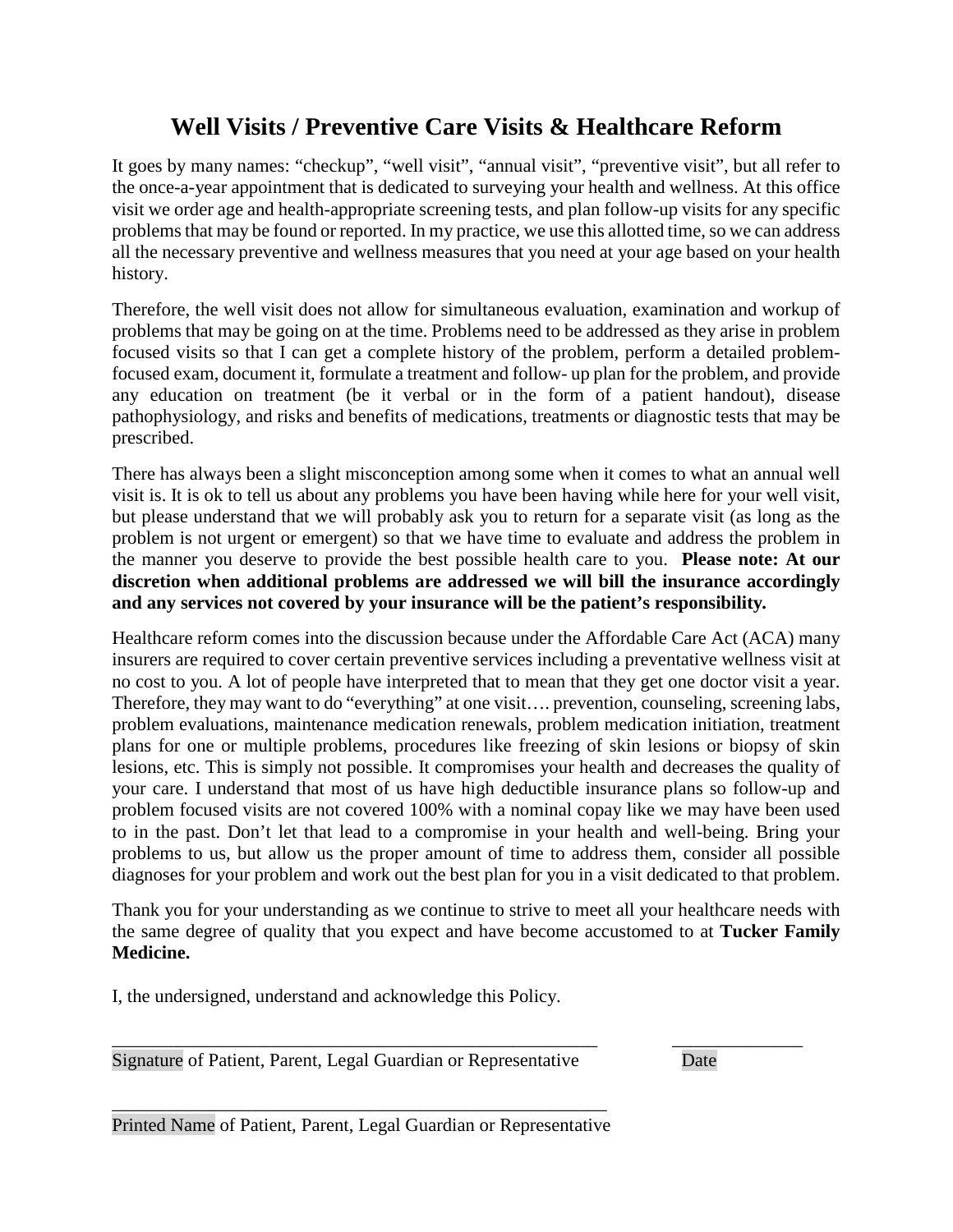### **FINANCIAL POLICY**

Thank you for choosing **Tucker Family Medicine** as your health care provider. We are committed to quality patient care at the lowest possible cost. The following is a statement of our financial policy that we require you to read and sign prior to any services being rendered. **Please be aware that some, and perhaps all, of the services provided may be noncovered services that are not considered reasonable and necessary by your insurance carrier.**

#### **INSURANCE:**

**Participating Insurance Plans: For those plans with which we are participating providers, all co-pays and deductibles are due at the time of service.** To properly bill your insurance company and avoid untimely delays, we require that you provide us with accurate insurance information and allow us to maintain a copy of your insurance card on file. **In the event your insurance coverage changes notify us immediately. If your insurance changes to a plan with which we do not participate, refer to the following paragraph.** 

**Nonparticipating Plans:** For those plans with which we do not participate, we do not accept assignment of insurance benefits and we do not bill your insurance company. **Payment by cash, check or charge (Discover, VISA, MasterCard) is expected at the the time of service.**. Your policy is a contract between you and your insurance company. If you have any questions about your coverage, please contact your insurance company.

**Minors:** A minor must be accompanied by a guarantor for his or her account (the parent or guardian of the minor or other adult accompanying the minor during each visit). An unaccompanied minor will be denied non-emergency treatment unless charges have been preauthorized to an approved credit plan or insurance plan.

**Claim Submission:** We will submit your insurance claims and assist you in any way reasonable to help get your claim paid. Your insurance company may need you to supply information directly to them. It is your responsibility to comply with their request in a timely manner. Texas insurance law requires your insurance company to provide timely payment. Please be aware that the balance on your claim is your responsibility to pay whether or not your insurance company has paid. We are not a party to your insurance contract.

**Referrals:** If you managed care plan required approval or authorization for referrals to a specialist, radiological imaging, medical facility care, etc., it is your responsibility to inform the office of this requirement prior to referral. We require 48-hour notice to facilitate a referral request and cannot issue retroactive referrals.

**Self-Payment: Tucker Family Medicine** recognizes that some of our patients may be without insurance coverage. We do accept self-pay patients; payment will be due the day of service.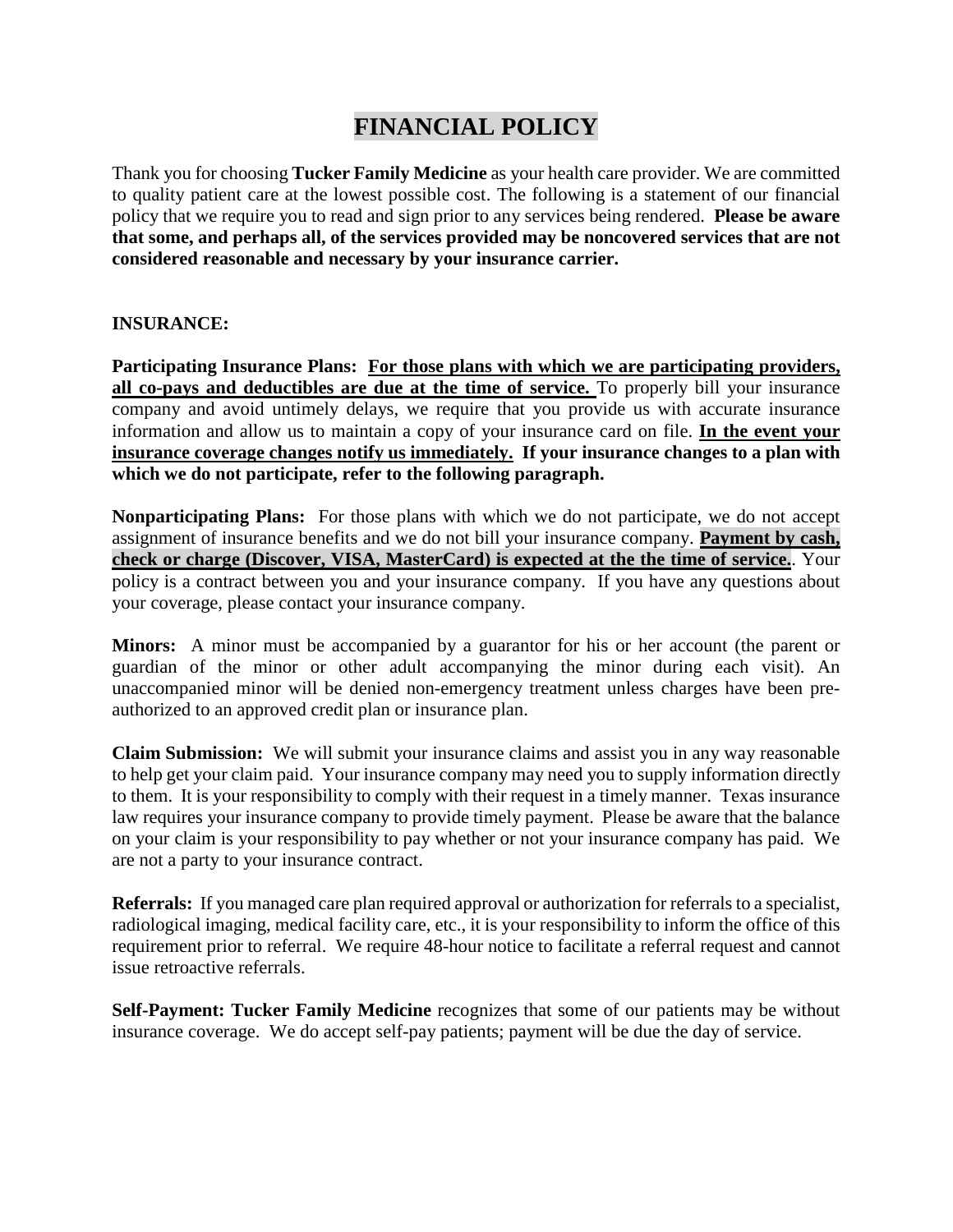**OTHER SERVICES, CHARGES, AND PATIENT RESPOSIBILITIES:** Insurance coverage generally does not include coverage for many administrative services, such as requests for information and form completion.*The following services may have an administrate service charge that will be billed directly to you and you are responsible for payment.* Our practice is committed to providing the highest quality of service to our patients while keeping our charges for administrative services at or below the usual and customary charges of other medical practices in our area. All such administrative fees must be paid prior to scheduling future appointments.

**Missed Appointments.** Broken appointments represent not only a cost to us but all an inability to provide services to others who could have been seen in the time set aside for you. **We require a 24-hour notice of cancellation to avoid a cancellation fee of \$25.** 

**New Patient Status.** Established patients who have not been seen in our office for 24 months (two years) or more will be considered "New" to the practice.

Late Arrivals. If you are more than 15 minutes late for your appointment, you will need to reschedule for another day. Failure to keep **3** scheduled appointments without giving notice may result in you being discharged from the practice. Failure to keep **5** scheduled appointments, even with advanced notice, will result in you being discharged from the practice.

**Form Completion.** All forms requiring medical review and a Physician's signature including school, day care,  $\&$  camp physicals, prior authorizations, FMLA, disability or other paperwork will require the patient to schedule an appointment to be seen by the practitioner and may be subject to an administrative fee of \$25.

**Requests for Medical Records. Tucker Family Medicine** requires written requests for the release of medical records. The administrative fee associated with copying medical records is based on current Texas law. Please take this into consideration when requesting copies of your medical records and allow  $5 - 7$  working days for processing the request.

**Medication Refills Requests.** Please allow up to 72-hours to process prescription refill requests. Our staff cannot accommodate last minute requests for refills. For quicker processing, call your pharmacy directly.

**Delinquent Accounts.** Statements will be mailed for outstanding balances. If more than one statement is mailed in an attempt to collect an outstanding debt an administrative fee may be assessed. Delinquent fees will be submitted to an outside collection agency. If your account is transferred out of our office for collection, you will be responsible for all fees incurred by **Tucker Family Medicine** to collect your outstanding debt.

**Returned Checks.** Returned checks will incur a fee of \$35. If more than one check is returned on your account, we will require all future payments be made by cash, cashier's check or credit card. Any checks that are not paid will be filed with the District Attorney's office for collection. All fees incurred in the filing will be your responsibility.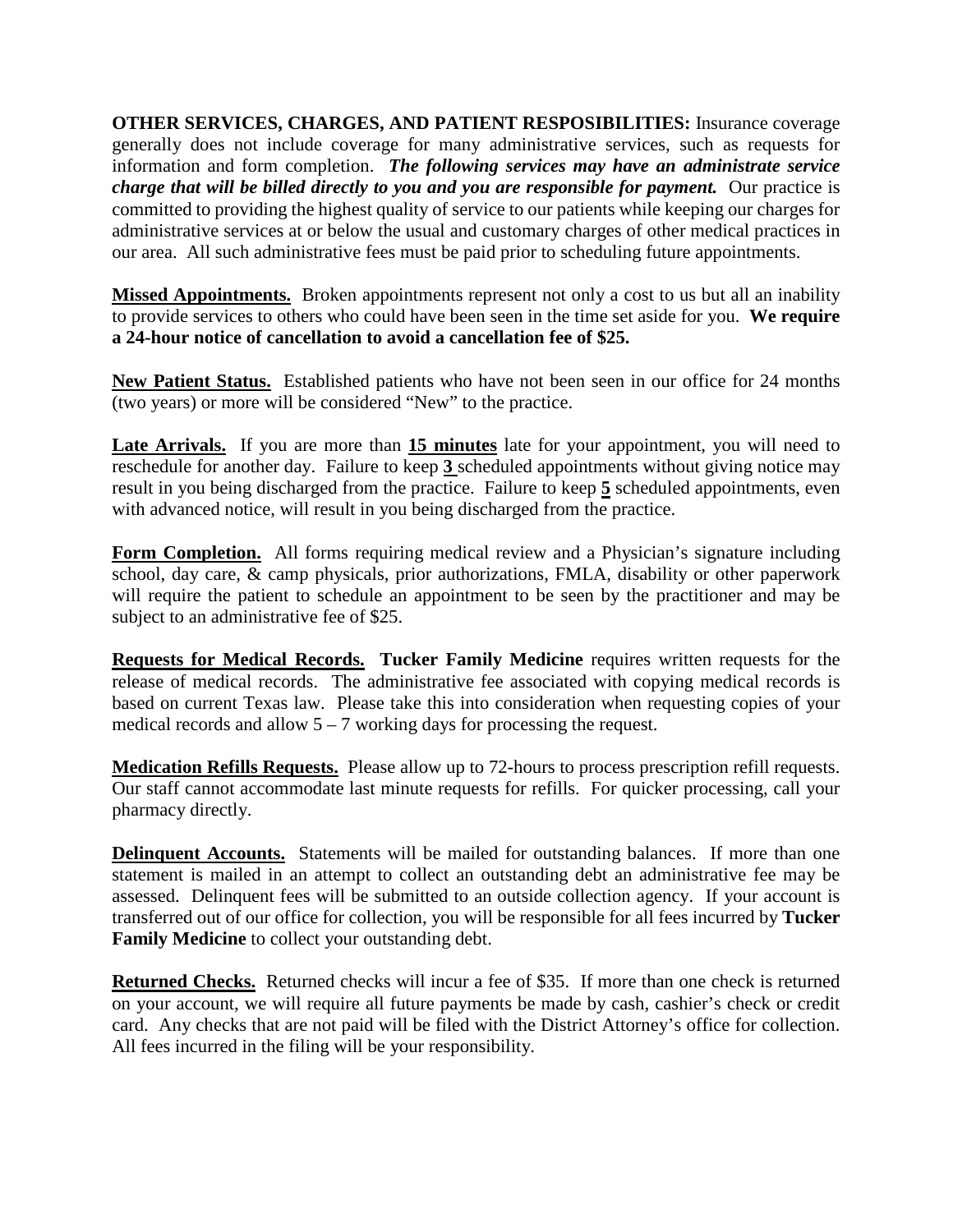#### **Authorization to Pay Benefits to Physician/Clinic and Assignment of Benefits:**

I hereby assign payment directly to **Tucker Family Medicine** for medical and/or surgical benefits, if any, otherwise payable to me for services provided at the clinic (not to exceed my indebtedness to the clinic for those services). I understand that I am financially responsible for charges not covered by my insurance.

#### **Authorization to Release Information:**

I hereby authorize **Tucker Family Medicine** to release any information acquired during my examination or treatment to my referring physician and/or my insurance company.

#### **Acknowledgement:**

I have read and understand the above **Financial Policy and Benefit Authorization** and agree to all provisions outlined herein.

Signature of Patient, Parent, Legal Guardian or Representative Date

\_\_\_\_\_\_\_\_\_\_\_\_\_\_\_\_\_\_\_\_\_\_\_\_\_\_\_\_\_\_\_\_\_\_\_\_\_\_\_\_\_\_\_\_\_\_\_ \_\_\_\_\_\_\_\_\_\_\_\_\_\_\_\_\_